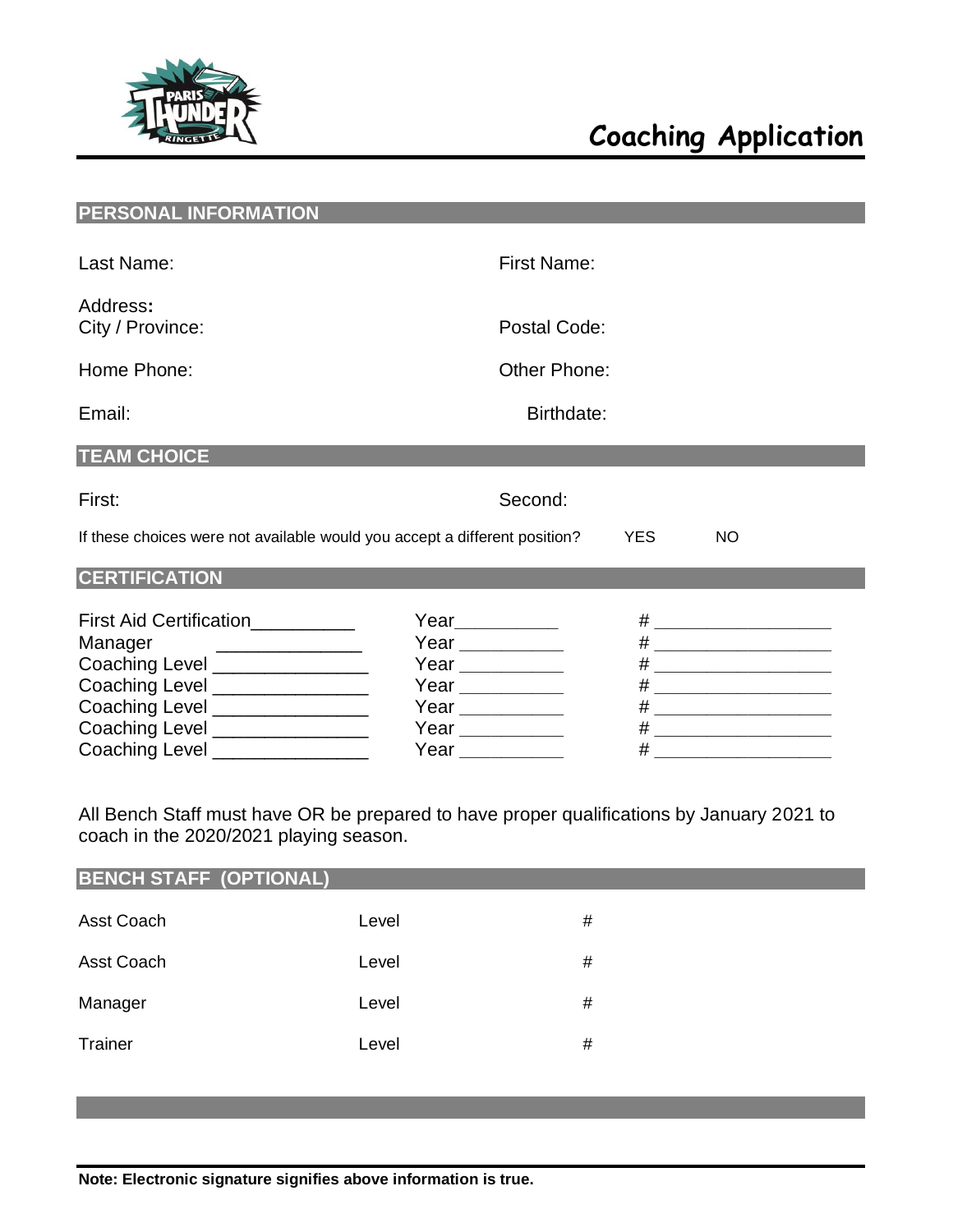

# **Coaching Application**

Do you have a child/children currently playing ringette in Paris? Yes No Do you have a child/children currently playing ringette in a different Association? Yes No If yes, please indicate their team assignment for the 2020/2021 ringette season.

Child #1 Child #2

In approximately 50 words or less, please indicate your reasons for wishing to coach in the Paris Ringette Association. Use separate sheet if necessary.

### **POLICE RECORD CHECK**

As mandated by the Ontario Ringette Association (ORA), Paris Ringette requires Police Record Checks on all Coaches, Assistants, Managers and Trainers. If you have submitted a Police Record Check since the 2019 season you DO NOT require another for the upcoming season.

#### **EXPERIENCE**

#### Coaching Experience

| <b>POSITION HELD</b><br>(Coach, Manager, Trainer) | <b>AGE/DIVISION</b><br>(U10, U12B, U14A etc.) | <b>ASSOCIATION</b> | <b>YEAR</b> |
|---------------------------------------------------|-----------------------------------------------|--------------------|-------------|
|                                                   |                                               |                    |             |
|                                                   |                                               |                    |             |
|                                                   |                                               |                    |             |
|                                                   |                                               |                    |             |
|                                                   |                                               |                    |             |
|                                                   |                                               |                    |             |

#### Playing Experience

| <b>TEAM</b> | <b>ASSOCIATION</b> | <b>YEAR</b> |
|-------------|--------------------|-------------|
|             |                    |             |
|             |                    |             |
|             |                    |             |
|             |                    |             |
|             |                    |             |
|             |                    |             |

I **,** authorize the Paris Ringette Association to collect personal information appropriate to the position I am applying for. I understand that the information obtained will be confidential.

| Signature: | Date: |
|------------|-------|
|------------|-------|

**Note: Electronic signature signifies above information is true.**